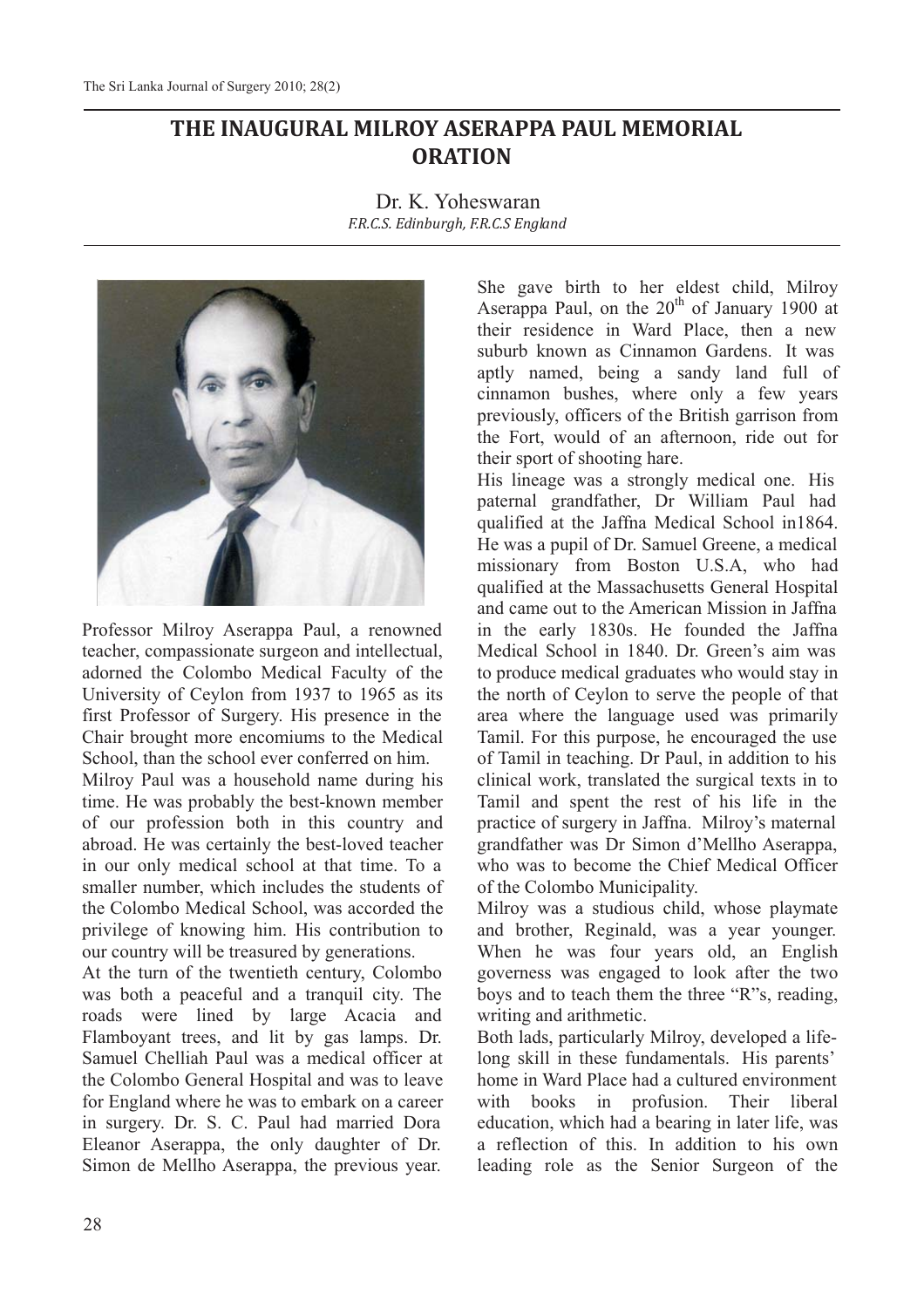Colombo General Hospital, Dr. S. C. Paul had a wide range of interests. He, together with Mr. Justin Kotelawela, founded the Ceylon Insurance Company. These two, the brothers of the De Vos family and A.T. S. Paul, the first Cardio thoracic Surgeon in Sri Lanka, grew up in considerable affluence where learning was prized above all.

His primary and secondary education were at the Training College, and later, at Royal College, both at Race Course Avenue. Ball games at school were not his forte. He was more serious minded and carried away many prizes at Royal College. His name still appears on many of the long boards in the main hall, as a heritage for the boys of future generations. At nineteen, Milroy Paul was selected for admission to the Ceylon Medical College, just a short distance from his home in Ward place. Within a year, he was granted admission at King's College and King's College Hospital in London. Cecil Wakely, who was on the consultant staff at Kings, took an interest in the studious young man from Ceylon and they developed a life-long friendship involving regular correspondence over the years. Milroy continued to display his academic prowess by enjoying great successes at examinations. He qualified with both the Conjoint Diploma and the University degree in 1925.

Being at a loose end between qualifications and assuming duties as a house surgeon in mid 1925, he enrolled in Dr. Papworth's private classes for Membership of the Royal College of Physicians (MRCP) of London. He passed the Membership at the first attempt and was now a qualified physician just assuming duties as a house surgeon. He was admitted as a Fellow of the Royal College of Surgeons (FRCS) of England in 1926, and shortly after, returned to Ceylon looking forward to a surgical career.

Prior to this only Dr. Vrasapillai Gabriel in 1920 had achieved twin postgraduate qualifications.

Soon after returning from England, Milroy married his cousin Ponmany Hannah Winifred in 1926. They had one son, Wakely, so named after his mentor at King's. She suffered from mitral stenosis, which was so incapacitating

that, in her later years, she had to be carried upstairs. She died in 1944 of cardiac failure.

In 1945, he married for the second time, Irma Maheswari Tampoe Phillips, who was a niece of his senior colleague Dr. A. S. Rajasingham. They had four children, three of whom chose medicine as a career. All four of them now live abroad in Australia and the United States of America, and have achieved success in their chosen careers. Shiv antha is a practising psychiatrist in Jacksonville, Florida. Their only daughter, Shikanthini, was appointed as a Consultant Geriatrician in Australia. Amajit became a dentist, whose services are much sought after in Melbourne. Their youngest son Avinder is an accountant in Sydney. Irma was a tower of strength to Milroy. They enjoyed ballroom dancing, playing tennis and, of course, entertaining. They were great ambassadors of our country. Irma took care of Professor Paul in his retirement spent between visiting wild life parks and their children overseas. She was mainly instrumental in the relentless pursuit of setting up of this oration to commemorate this great man.

At the time of his return in 1926, Milroy found that the post of a fifth Surgeon at the Colombo General Hospital was vacant. When he applied for the post he was told by Dr. Bridges, Head of the Health Services, that he was too young and lacked experience, and was appointed as Lecturer in Anatomy instead. Two years later, the post remained unfilled, and when Milroy reapplied, was told that experience was necessary, and was appointed as Surgical Tutor without any defined duties.

A part of his duty as surgical tutor was to teach on patients scheduled for surgery the next day. He would anxiously await the surgical findings.This was exciting, as his training had taught him deductive reasoning, whereas the collective reasoning in Colombo was intuitive, based on experience. This work initiated him into a long and successful career as an outstanding teacher.

The following year Milroy, once again, sought the post of the fifth surgeon, but to no avail. Dr. Briercliffe, who had succeeded Dr Bridges, recommended he go back to England to obtain the Mastership in Surgery. He was overjoyed at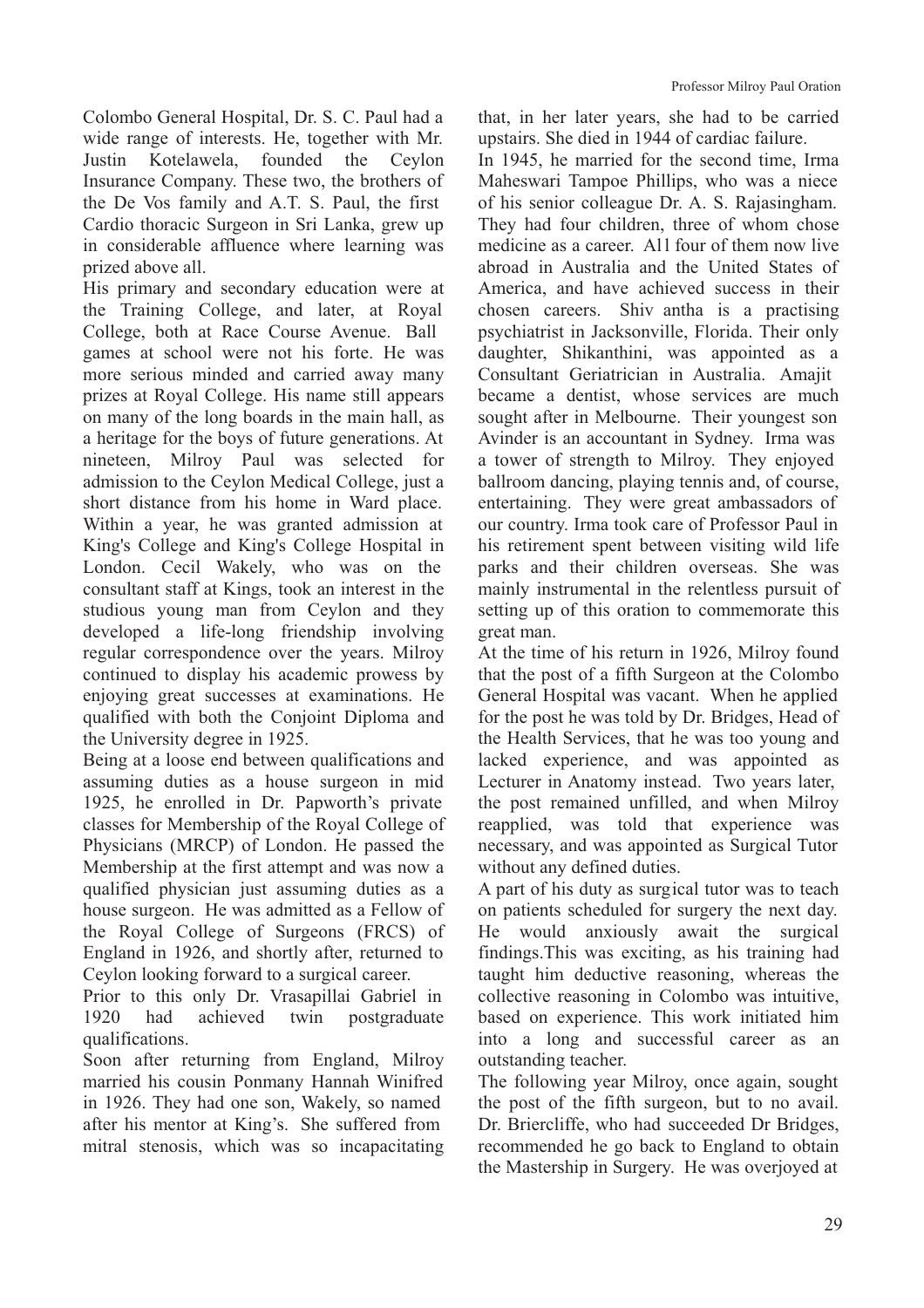this advice and returned to King's College, his alma mater, and that of his father. He soon returned to Ceylon with the added qualification under his belt and was posted as surgeon to the Civil Hospital in Jaffna from 1930 to 1933, only the third surgically qualified man to hold that post. The first Surgeon to hold this post was Dr. Kuneratnam followed by Dr. A.H.T. De Silva. Milroy Paul held the post of fifth surgeon at the Colombo General Hospital after he completed his stint in Jaffna and, in 1937, was appointed as the first Professor of Surgery at the Ceylon Medical College. He held this post concurrently with his wards at the Colombo General Hospital and the Lady Ridgeway Hospital for Children. This was also the time when it had been determined that medical education in Ceylon should be guided by professional staff. The initial appointments were made in 1937; Dr P. B. Fernando was appointed to the Chair in Medicine, Dr. G. A. W. Wickremasuriya, who was recently awarded the Kathleen Bishop Herman of the British Medical Association for his work on malaria and pregnancy, to the Chair in Obstetrics and Gynecology and Dr. Karunaratne, whose early publications were jointly with Cameron, from University College London, in the field of cirrhosis of the liver, as the Chair of Pathology. These were all excellent and exciting appointments not merely of practitioners in their respective fields, but of men who had the drive to push the boundaries

of medicine with their research and publications. They worked tirelessly and published papers in medical journals abroad, which drew attention to this newly founded medical school.

Professor Milroy Paul gave of himself wholeheartedly to his work and gave us the impression that he derived more pleasure from work than anything else in his life. He singlehandedly organized the department of surgery, setting up a work ethic, curriculum, teaching and training methods and a research program. The curriculum he set was the prototype used by every medical college in the country including the private medical college in Ragama. He set the bar high for his successors R. A. Navaratne, A. H. Sheriffdeen and N. Samarasekera.

The range of his surgery was stupendous. Western surgery was still not readily accepted in Ceylon, with the consequence that patients accepted it as a last resort, presenting for treatment at an advanced stage of disease; goitres were the size of water melons, inguinoscrotal hernias that had to be wheeled in a wheel barrow, elephantiasis of the legs and the scrotum, together with the whole range of abdominal surgery, were part of his usual repertoire. At the Lady Ridgeway Hospital for children, he enjoyed repairing cleft lips and palates, correction of exomphalos, repairing congenital intestinal obstruction, imperforate anus and emergency tracheostomy for diphtheria as part of his routine work. He was a tireless surgeon who took on challenges that other surgeons refused to touch. The debilitating and depressing problem of chronic lymphoedema of the legs serves as an example; he took on the challenge of researching and treating the condition and, having decided that Charles' operation was the best choice, spent hours operating on poor patients to bring them relief. Most students dreaded assisting at these operations as they took well over four or five hours, during which time the student had to hold up a heavy leg during most of the operation. His oration on this subject was the culmination of this intensive research and practical work.

His attitude to patient care was "always what was best for the patient". The risks of surgery were never the determining factor, only a consideration to be evaluated. He never denied any patient the opportunity to undergo surgery just because there was a high risk. There was another side to the man; when called in for an emergency operation, he would arrive within ten minutes, don his black Wellingtons and ace along the corridors to theatre often passing his students ambling along, who he would later refer to as a "Herd of buffaloes in a sea of treacle". His prudent house officer would ensure the patient and theatre were ready before he arrived and that the anaesthetist and blood bank were informed. On arrival, he would take a head count to ensure that all his students were present. Many were the tricks of impersonations by his students to make sure that the count was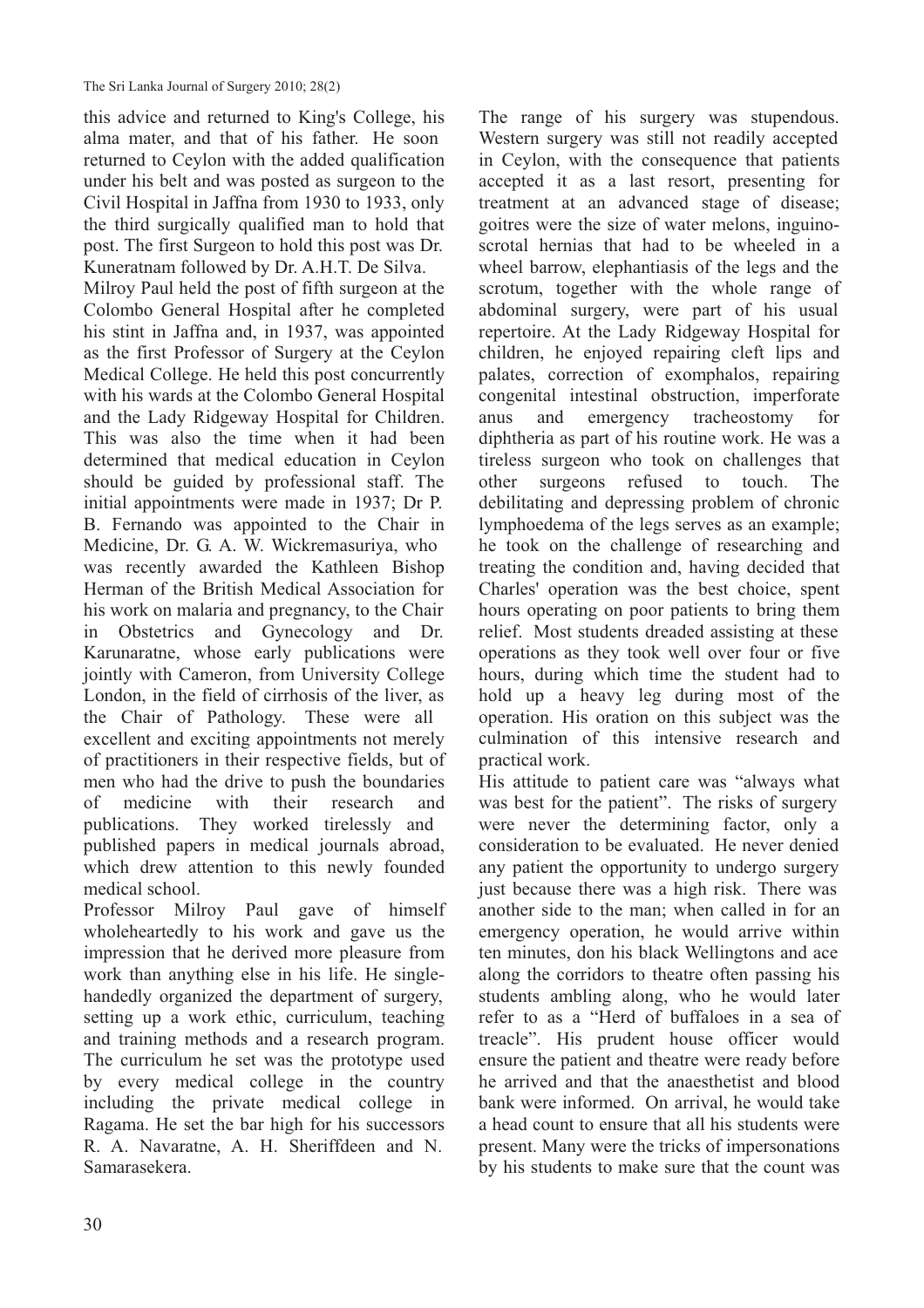correct! He would then go through the history and physical signs with the house officer and examine the patient. The house officer may have called him in to repair a perforated peptic ulcer whereas the professor, after examination, may have disagreed with this. He would address his students and say, "Here we have a problem" "The history and findings are as follows. My house officer says it is a perforated peptic ulcer; I say it is pancreatitis. Let us now find out". The excited students dared not cross the artificial white line drawn by Lewis, his theatre attendant for many years. Lewis knew his quirks and peculiarities, and in return, was accorded the privilege of placing the patient on the table and adjusting the light appropriately. Professor Paul would commence the operation talking all the while. On this particular occasion, as he opened the peritoneal cavity, there was the tell tale hiss of escaping gas. He turned to his students and said, "My houseman has it. A perforated peptic ulcer it is"! Of course he knew it all the along but this was his way of encouraging us and making the theatre a stimulating environment. For him, all that mattered was the process of deductive reasoning and independent thinking.

Not having the benefit of modern haematological, histopathological, immunohistochemical, imaging and other facilities, his research was mainly based on observation of his surgical patients. One story that he often repeated at his lectures on head trauma was regarding extradural haemorrhage. There were two reasons that lead him to challenge the conventional belief that extradural haemorrhage from trauma to the head was from the artery and not the vein. One was that subdural haemorrhage was most often venous in origin. The second, which he had found, was the ease with which the bleeder could be stopped. Based on his findings, in 1955, he delivered a Hunterian Oration on "Haemorrhages from Head Injuries".

Milroy Paul differed with the physicians about whether there was an entity called Amoebic Hepatitis. His contention was that an early stage of amoebic liver disease was the result of several small abscesses, which later coalesced into a big one. He felt that the treatment of

these small abscesses with emetine was curative. Today, with th e benefit of ultra sound and computerised tomography, this is exactly what we see. Professor Paul has been quoted on this topic in Bailey and Love's 'Short Practise of Surgery'; 14<sup>th</sup> edition, page 798. Professor Paul contributed to prestigious medical journals published in England. Cecil Wakely, who was then on the editorial board, wrote back suggesting that Milroy's submissions were mainly on diseases prevalent in the West, and perhaps might have been increasingly seen in Ceylon, but suffered in comparison with those of his peers in England, on account of lesser investigative facilities. He suggested instead, that the latter should turn his attention to tropical diseases, of which an English readership knew next to nothing. Good advice, gratefully accepted. Thereafter, followed a spate of papers, which at the end of his career in 1965, numbered eighty. One has to remember that his period of writing lasted 35 years beginning 1930 at a time when there were no online search facilities. One had to refer to the index medicus with its 6-point print. Also, he had to rely on reprints sent by authors from abroad. He contributed to journals in England, Australia, New Zealand, India and the USA. There was no field of surgery in which he failed to make an original contribution. His range of interests covered such diverse subjects as elephantiasis, amoebiasis, typhoid, urological problems and head injuries all of which presented as surgical problems. The writing was not merely descriptive, but evoked an intellectual curiosity as to causation. Almost invariably, they were also provocative. He didn't merely describe tropical diseases. He dissected them until he understood causation, and he frequently postulated in his presentations. It is this aspect of the man that was so highly regarded in the surgical world. Here was one of that rare breed of men – a surgical thinker. Great surgeons have abounded over the years. Surgeons, who were also good teachers, were not so common, but they existed in every country. However, surgical thinkers, who were also great teachers, were exceptional. To have been an apprentice under such a great surgical thinker must have been the highest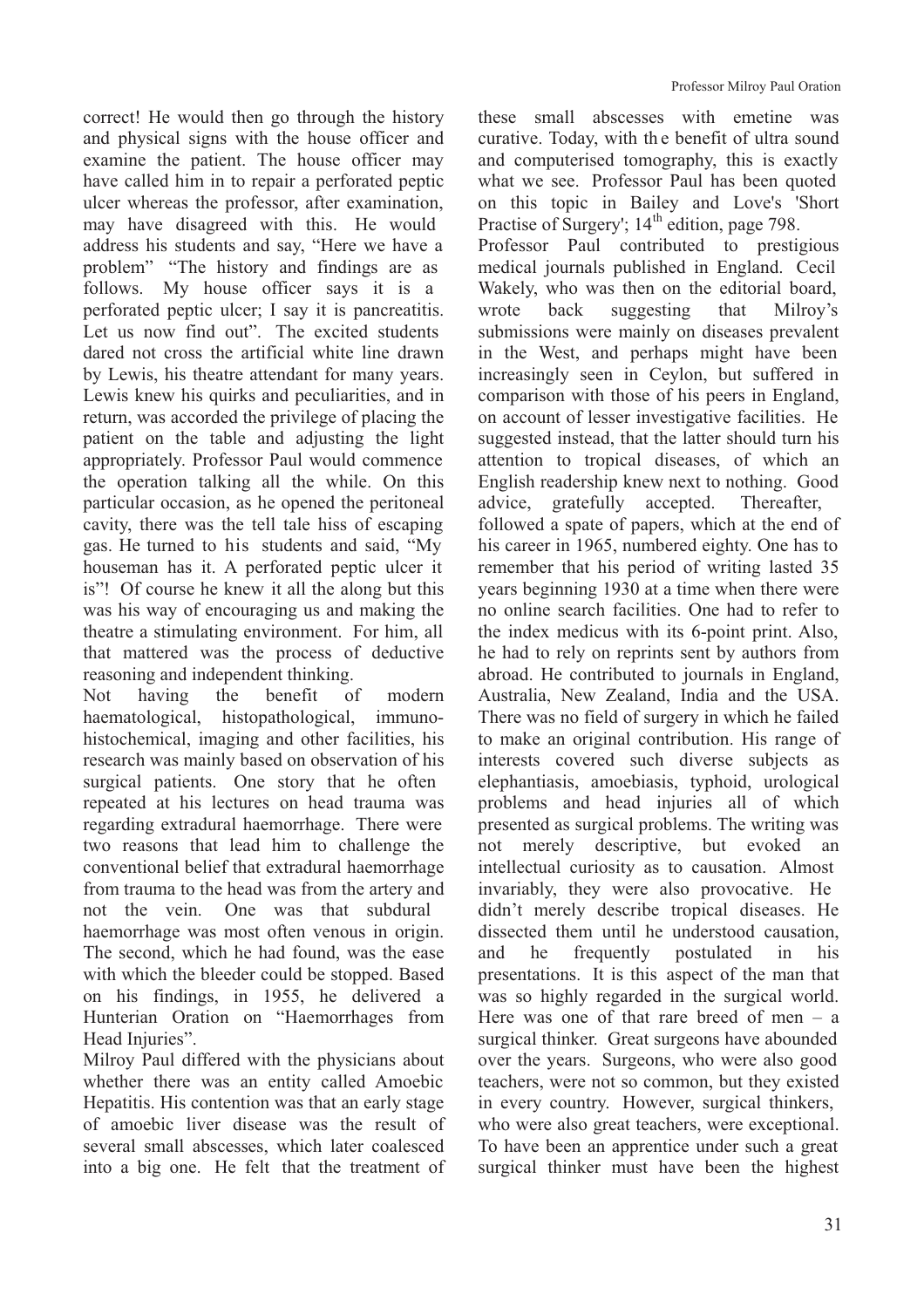accolade for an aspiring surgeon. To have understood his mental versatility was the ultimate prize.

In the course of his career he delivered the prestigious Hunterian Lecture at the Royal College of Surgeons on three occasions. To the best of my knowledge, this has not been repeated. The three lectures were entitled, The Surgical Anatomy of the Spermatic Cord in 1950, Congenital Abnormalities of the midline Abdominal Wall in 1953, and Haemorrhages from Head Injuries in 1955. He was unaffected by these achievements and remained a simple man. The story goes that, when he went to deliver his third Hunterian oration in 1955, the doorman, who mistook him for a postgraduate student, asked him if he had come to register for the postgraduate course. Milroy replied, "No, I have completed that". 'Oh", asked he doorman, "Then have you come to register for the FRCS examination"? "No, sir, I have finished that too" said Paul. Ah! "You must have come to listen to the Hunterian lecture"? "No sir" said Paul politely, "I have come to deliver it"!

By now, Milroy Paul's reputation had spread among the medical communities in most of the English speaking countries, in particular England. Young doctors from Ceylon who went to England for training in surgery were amazed at the popularity and esteem Professor Paul enjoyed. When they applied for a post, they were frequently asked "Do you know Professor Milroy Paul? If replied "I was his house surgeon, the next question, to the delight of the candidate, was "When could you start". On another occasion, a consult surgeon on sabbatical from Ceylon was appointed as a locum consultant in an English Hospital. On his first day, he was faced with an operating list in which there was a patient with obstructive jaundice. The pre-operative diagnosis was stones in the common bile duct. Though he disagreed with this, he proceeded with the surgery and found the cause of jaundice was due to a carcinoma of the ampulla of Vater. The operation continued with a partial pancreatectomy. Unknown to the surgeon, this incident had been the subject of conversation in the Consultants' Room. Three days later, in the hospital, a gentleman stopped him and asked "Are you the surgeon from Ceylon who performed the Whipple operation? The reply was in the affirmative. The gentleman introduced himself as a retired consultant in the hospital and went on to ask "Do you know Professor Milroy Paul? "I was his house surgeon" said the locum. "I knew it! I told them you must be one of Paul's trainees" said the retired surgeon. He went on to say that Professor Paul was a popular visitor to their hospital and that they often hosted him to dinner mainly to hear his delightful after dinner speeches.

At the time, surgeons travelling between England and Australia on the Orient Lines, which regularly stopped in Colombo, would take the opportunity to visit Professor Paul. They would attend ward rounds and operating sessions, and at times, would be asked to demonstrate operations of their preference. I recall Sir Cecil Wakely and Sir John Nicholston, two such visiting surgeons. It was not unusual for these surgeons to be hosted to dinner by Irma and Milroy at Rao Mahal.

While known far and wide for his skills and innovation in the field of surgery, it is his research and teaching that truly defines the legacy of Milroy Paul. He challenged current thinking and theories in those early days. He brought in a breath of fresh air and originality into the thinking process on both medical and non-medical topics, which inspired us, his students, to think outside the box. Teaching was his forte and his classroom his stage. It was a performance we wouldn't miss for anything. He was a brilliant teacher who never repeated what was in textbooks. Rather, he had his own theories on the causation, management and natural history of a disease, at times to the astonishment of some of the students who had memorized the textbooks. Didactic teaching and learning by rote had no place in his classroom. Whatever it was, his lecture halls were always crowded and his teaching sessions in the ward were always overflowing with students. Latecomers often found they were crowded out. Which of his students would forget his Saturday morning ward teaching sessions for the final year students? Students would cling onto the window sills and hang by the windows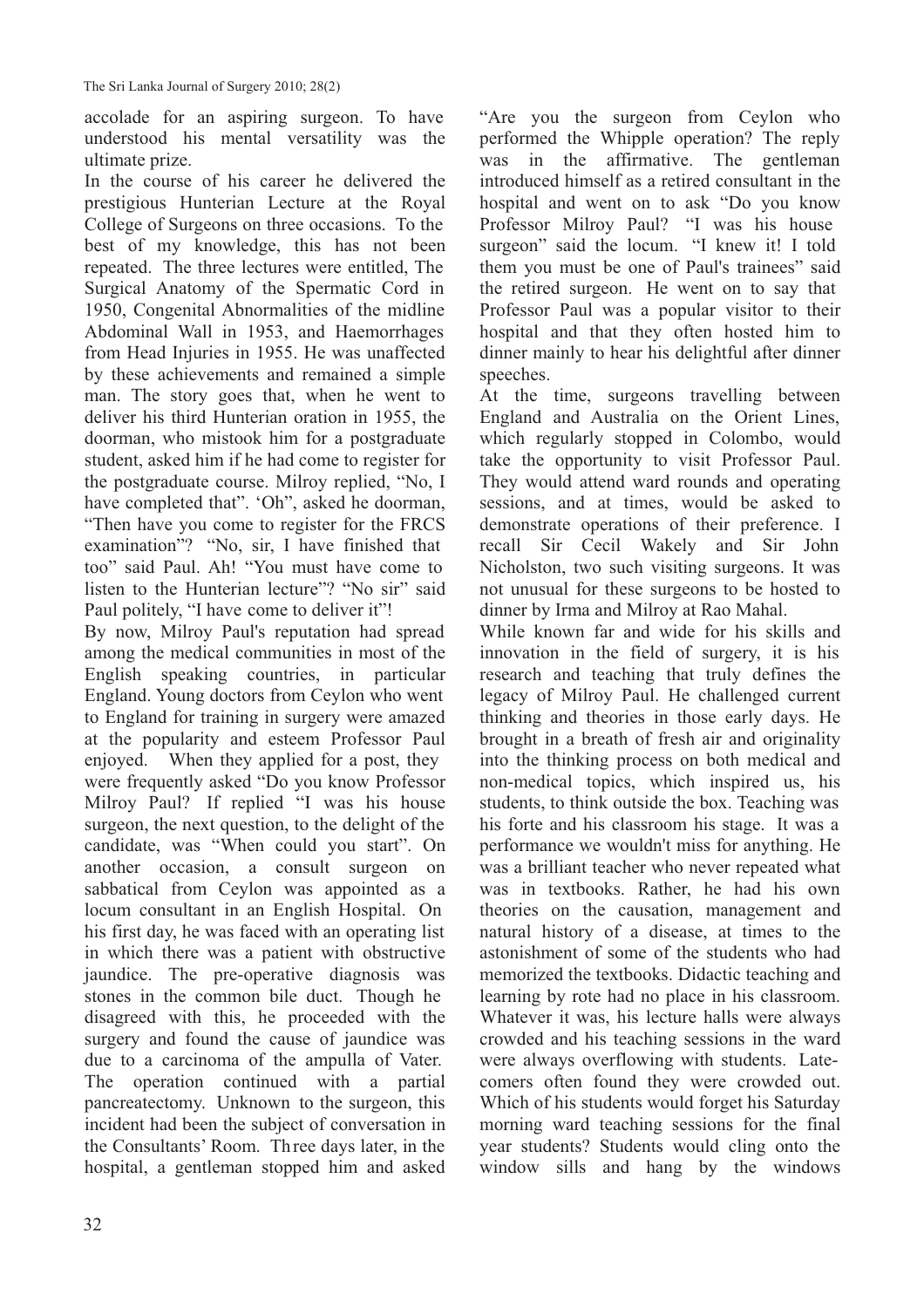reminiscent of the overcrowded buses we see today to get a glimpse of the professor and hear pearls of surgical wisdom from his lips. "Look at this chappie", "Get moving man!" or "You are fired" were some of his favourite expressions which were followed by remarks on a student's performance, thereafter followed by laughter from the student's peers. These words were never meant to hurt but rather to encourage. In fact, most students considered it to be an honour to be insulted by the great professor and they would boast about it at the faculty canteen over a cup of tea. He also had an open house for any student to attend the clinical demonstration on a Saturday morning. The usual custom was for a surgical student to present a hitherto undiagnosed patient giving both history and physical signs. From then on, the professor would proceed by a process of deductive reasoning and finally arrive at a diagnosis. Carlo Fonseka, now a retired Professor of Physiology, then just a medical student, thought this performance was highly theatrical and decided to present the same patient over a course of two weeks, confident that the professor would not remember. To his absolute delight, the professor arrived at a different diagnosis on the second occasion. Putting on his grandest manner, young Carlo then said, "Sir, this patient was presented last week and you made a different diagnosis. How would you explain that, Sir"? Unabashed, Milroy promptly replied to the delight of the assembled throng, "Science marches on man. Carlo, you are left standing where we were last week". Witticisms such as this were commonplace on Saturday mornings. It would not be an exaggeration to say that the surgical demonstration on a Saturday morning was probably the highlight of a student's week.

Though a disciplinarian with a stern exterior, Professor Paul was fair when examining final year students. Dr. M. H. de Zoysa, one of his former registrars, tells the story of a candidate having misdiagnosed a patient with rectal cancer from Badulla as having haemorrhoids (piles). Professor Paul had given him the minimum pass mark! After the examination Dr. Zoysa asked the professor why he gave the candidate a pass mark. The reply had been "I say Zoysa, when I asked him what he would do, the candidate said he would refer him to the local surgeon. Now, the surgeon in Badulla is Dr. Sivagnanam, one of the finest in this country. Surely, he would not miss the diagnosis?" If the student had suggested a treatment, he most certainly would have failed. For 32 years Professor Paul continued to teach successive generations of medical students, and I think I speak for every one of them, when I say they all enjoyed his classes.

Professor Paul belonged to many medical societies both at home and abroad. He never talked about it, and few knew of it, but he had membership at a few elite surgical clubs and societies in England that were exclusive to those who had made significant contributions in the field of surgery. The Moynihan Club in Leeds and the prestigious James the Fourth surgical club come to mind. The latter has only twenty-five members and a next prospective appointee has to await the demise of one of its members. Professor Paul was conferred membership in this esteemed society for his prolific contributions to surgical literature. In the mid nineteen sixties, an Arthur Sims Travelling Professor referred to him as the bestknown surgeon in the British Commonwealth. He was conferred an honorary fellowship of the Association of Surgeons of Great Britain and Ireland and was a founder fellow of the International College of Surgeons.

At home, he founded the Association of Surgeons of Sri Lanka in the 'nineteen sixties', which, in the course of time, gave way to the College of Surgeons of Sri Lanka. Today, we honour Professor Milroy Paul at this inaugural lecture under the auspices of the College of Surgeons of Sri Lanka. He also founded the Sri Lanka Association for the Advancement of Science and held the Chair of the Sri Lanka Medical Association and was President of the Sri Lanka National Academy of Sciences. He was honoured by every university in the country with an honorary doctorate in science, and the College of Surgeons of Sri Lanka admitted him to its roll of honorary fellows. Professor Paul was also appointed as the Registrar of the Ceylon Medical Council when Dr. Startrup retired in 1942 and remained in the post until